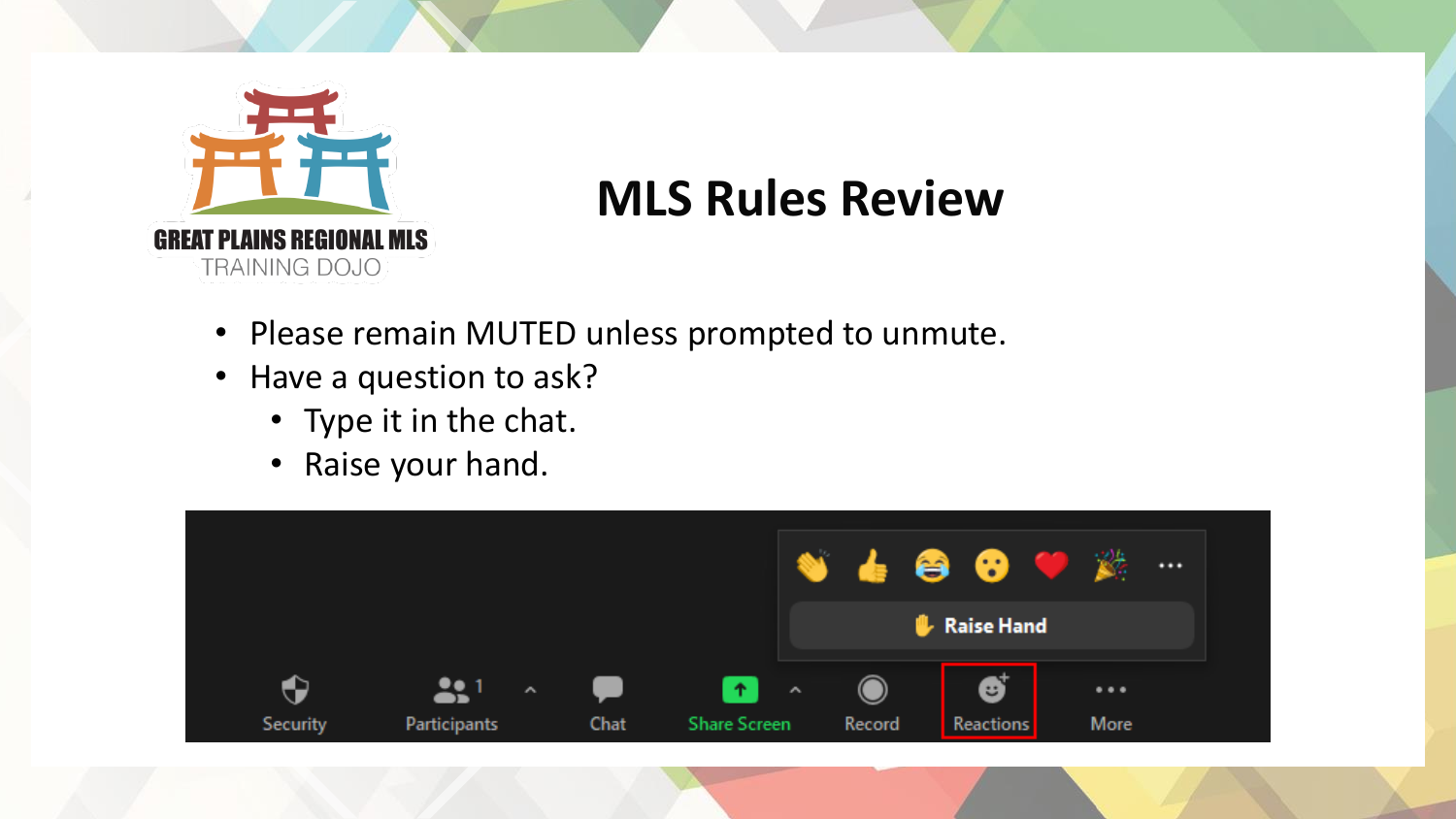

**GREAT PLAINS REGIONAL MLS** TRAINING DOJO

#### **MLS Rules Review**

March 24, 2022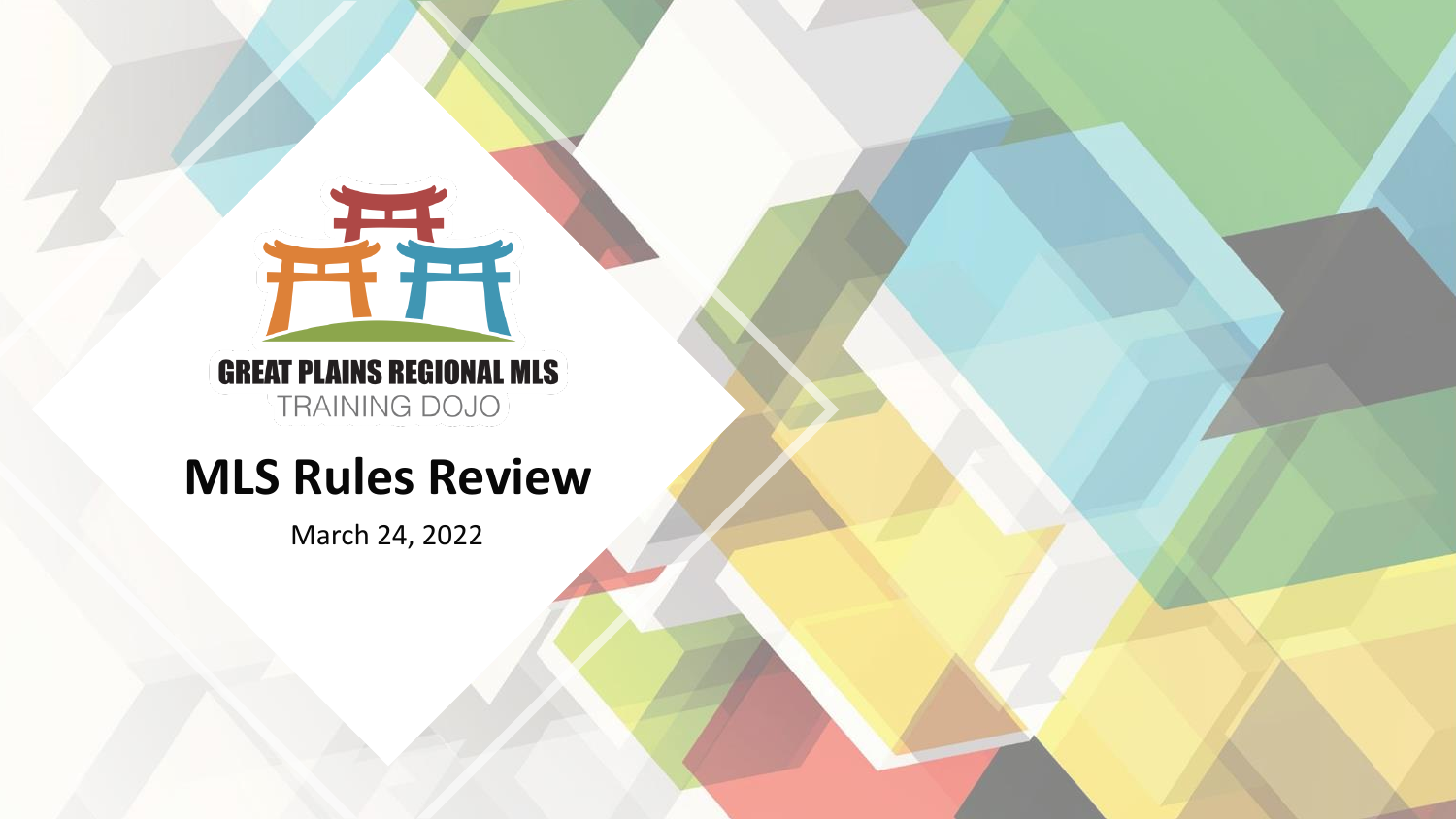Listings must be submitted to the MLS within 2 days of the listing date UNLESS publicly marketed.

Publicly marketed properties must be entered within ONE day.

#### What is a **Clear Cooperation**?

Within 1 day of marketing a property to the public, the listing broker must submit the listing to the MLS for cooperation with other MLS participants.

#### What is a **DAY**?

Business Day Weekends and National Holidays are excluded

## **Listing Submission**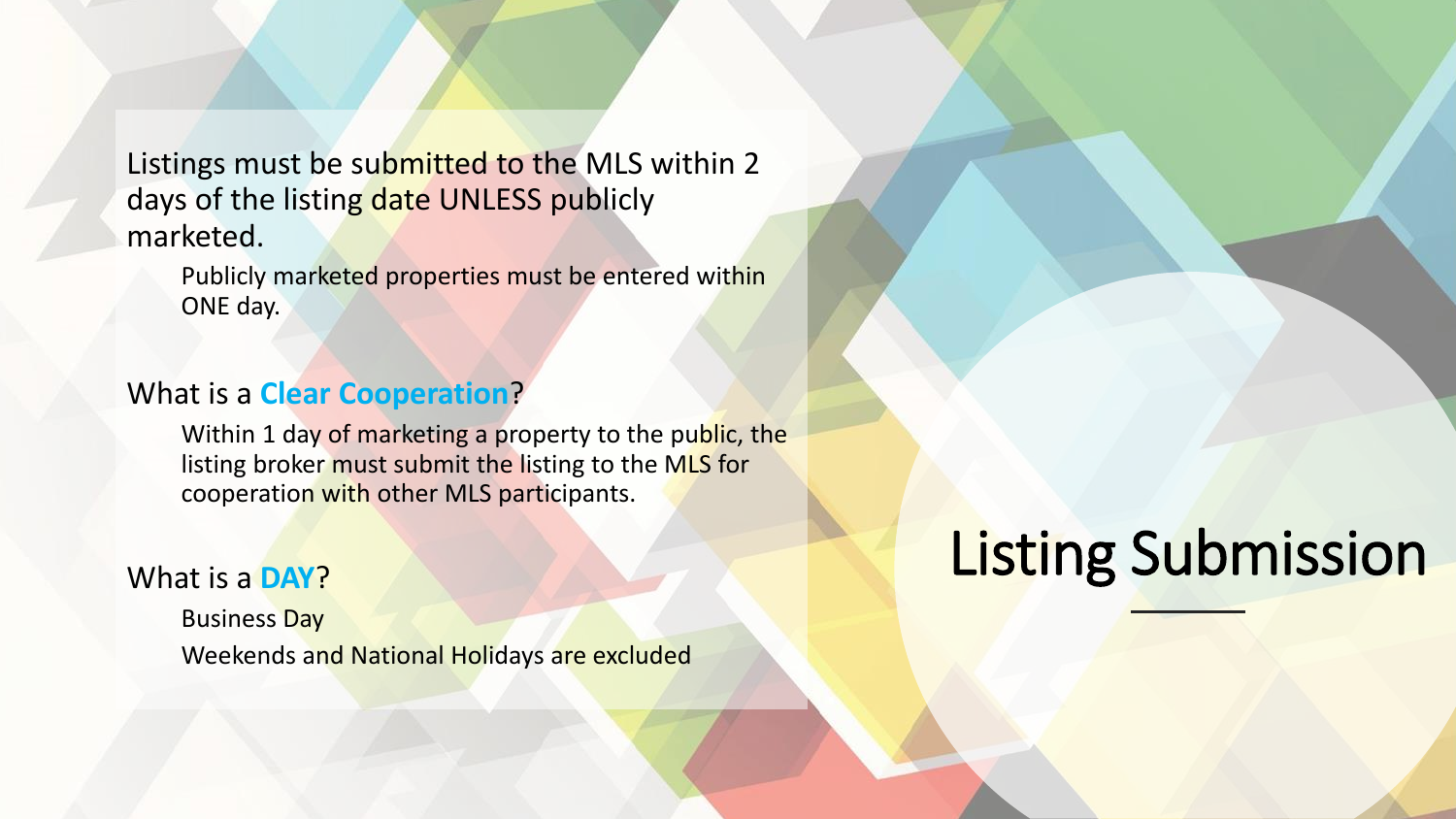#### What is **Public Marketing**?

Basically, any marketing!

Includes, but is not limited to:

flyers displayed in windows

yard signs

digital marketing on public facing websites brokerage website displays (including IDX and VOW)

digital communications marketing (email blasts)

multi-brokerage listing sharing networks applications available to the general public

#### **Listing Submission**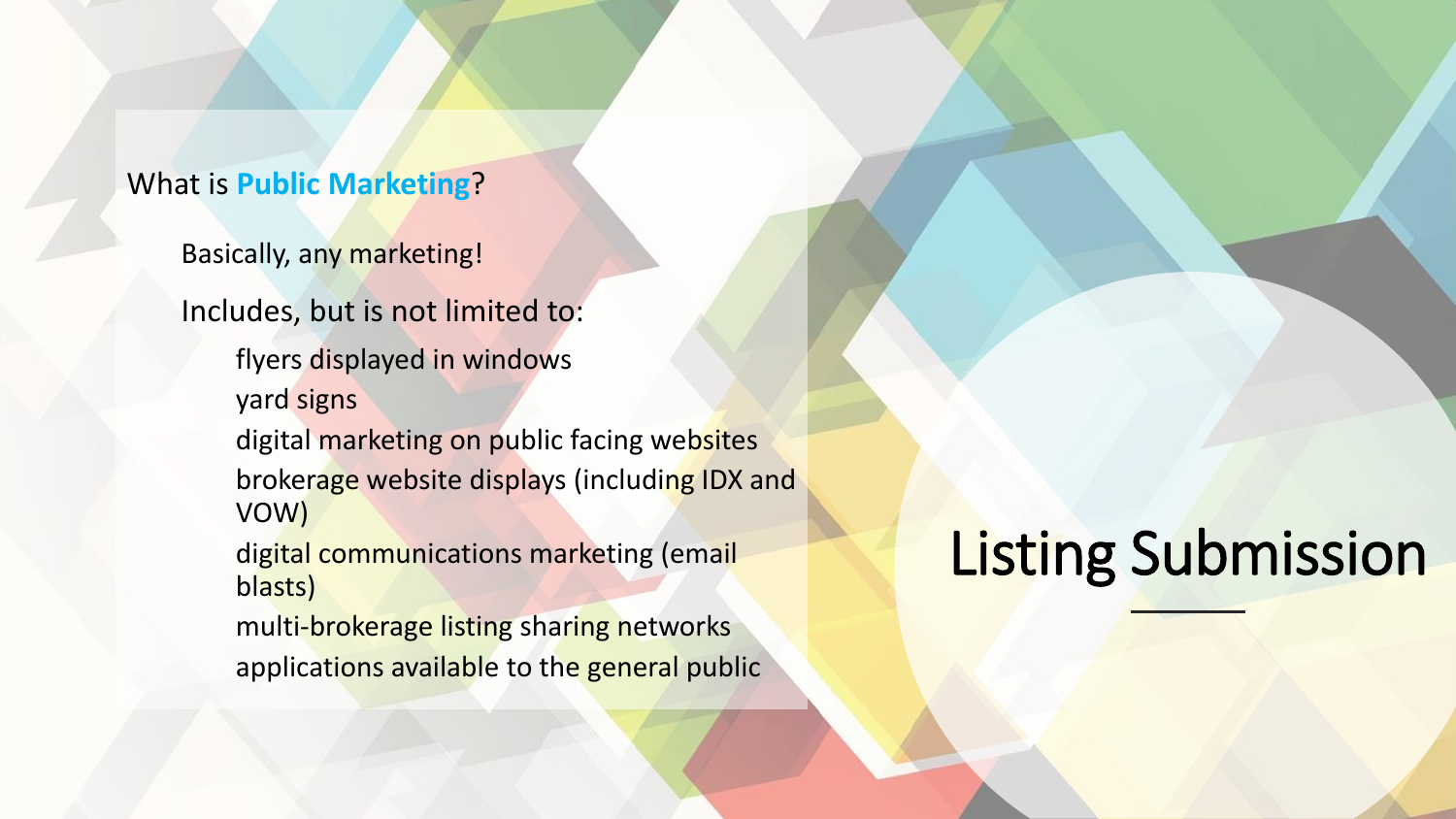- The listing is kept solely at the listing FIRM and not marketed to any individual outside the listing Firm.
- The Elimination of MLS Benefits Addendum and Listing Agreement must be turned in to the MLS.
- If public marketing occurs, the listing broker must submit the listing to the MLS within 1 day.

#### **Office Exclusive**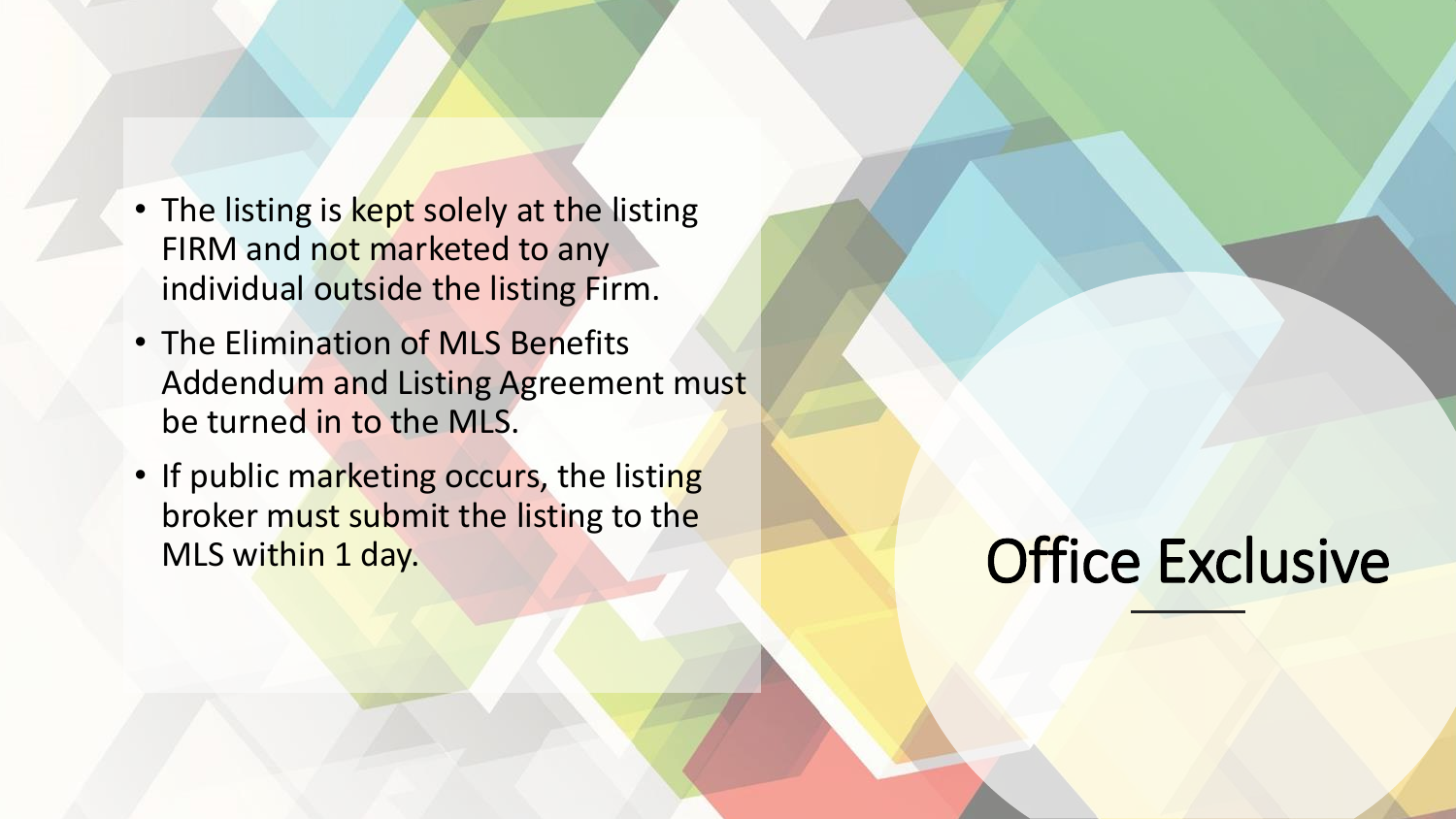- Property can NOT be shown to anyone.
- Marketing (including "Coming Soon") IS allowed.
- Listing does NOT syndicate to any third party or broker website.
- Listing does NOT accumulate days on market in the MLS.
- Listing will change to "NEW" automatically.
- Listing must display an active status BEFORE showing.

## No Show Status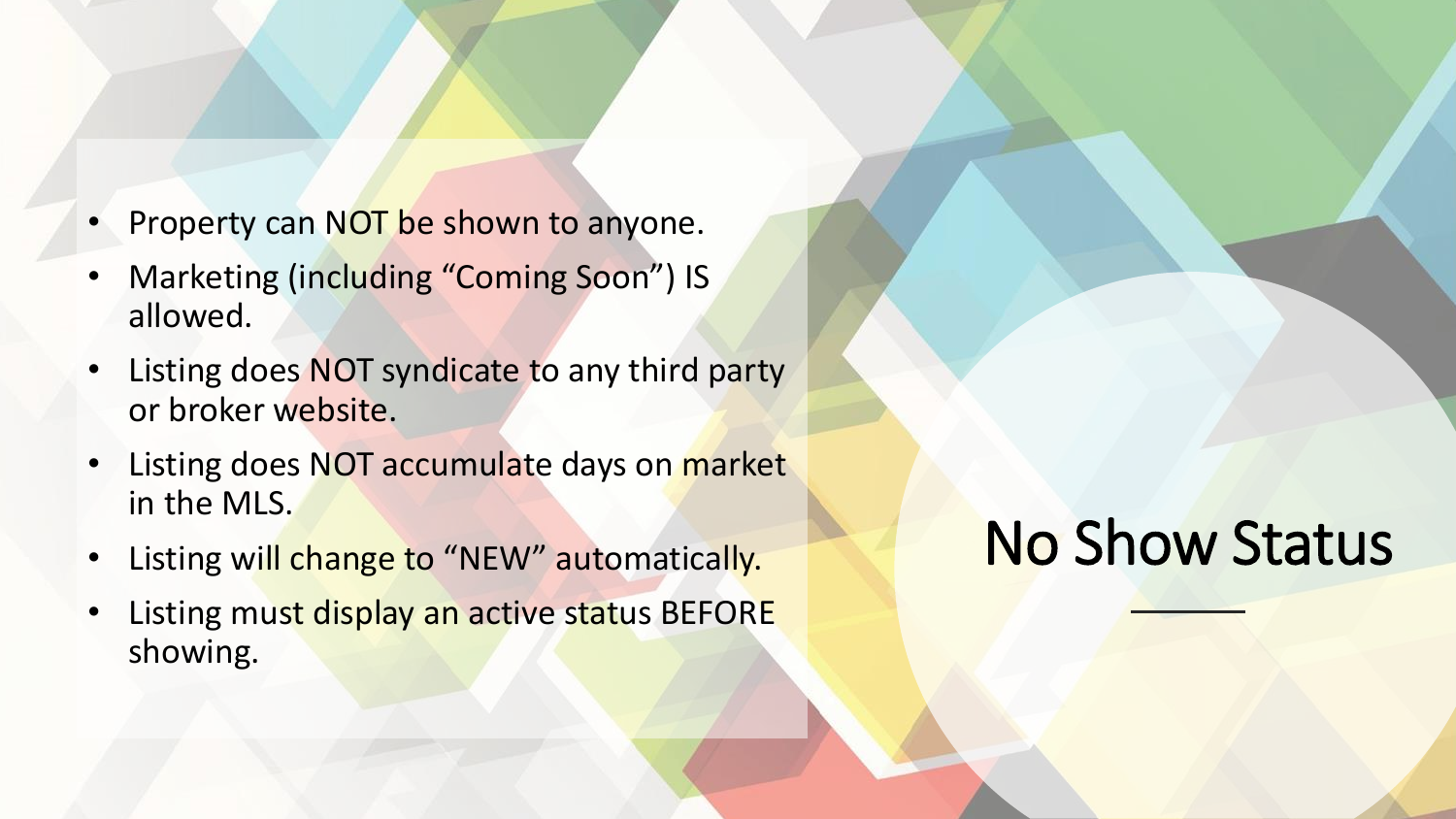- Status Changes must be reported to the MLS with in 2 days after they have occurred.
	- Except SOLD status, you have 5 days.
- Pending but left Active
	- Contract Pending YES/NO
	- Subject to Existing Home Sale Contingency -YES/NO

### Status Changes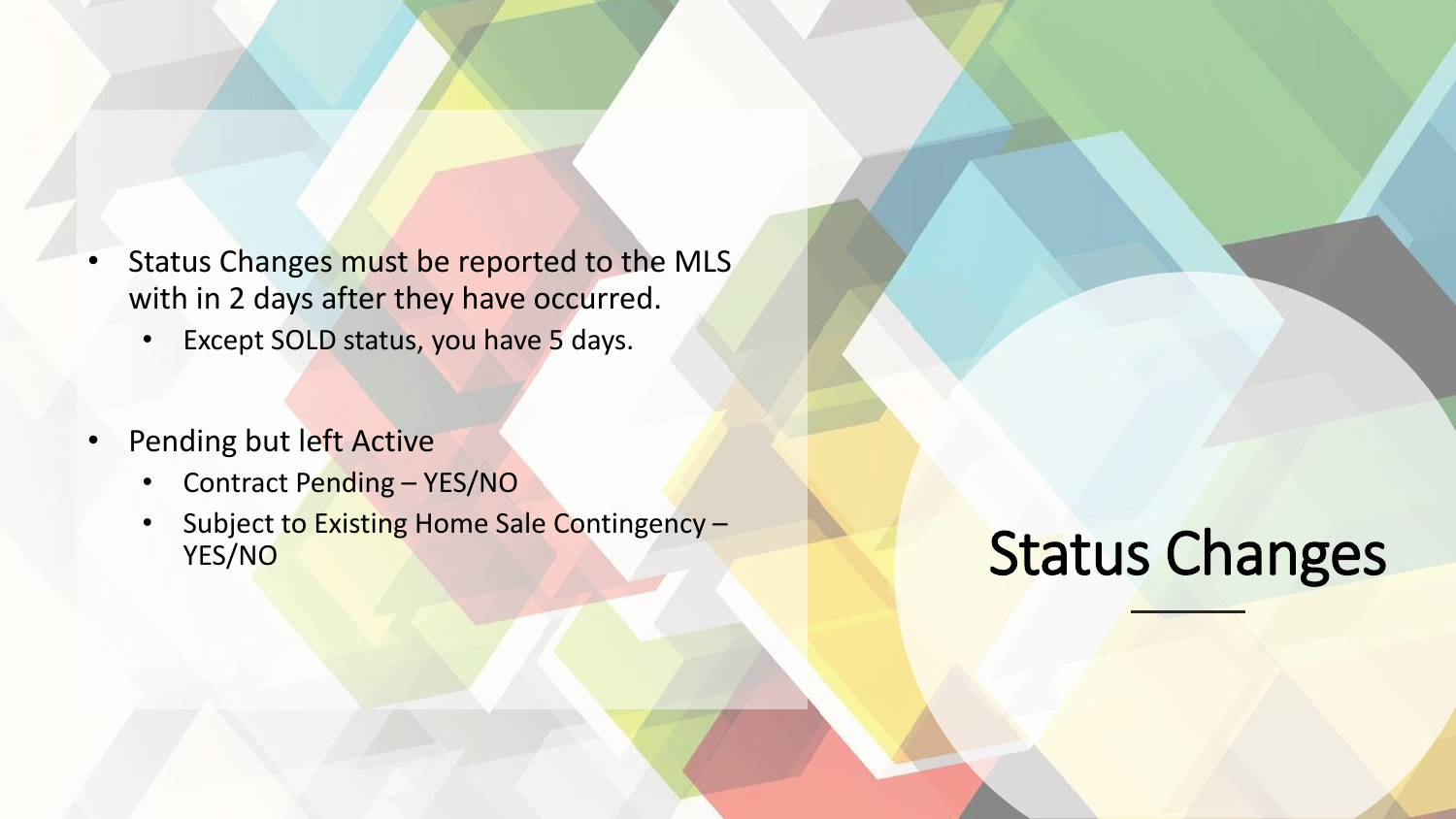• Information regarding the listing agent or the listing company is NOT permitted to be displayed in any text fields, graphics, or hypertext-linked displays that are publicly viewable

Subscriber/Participant Info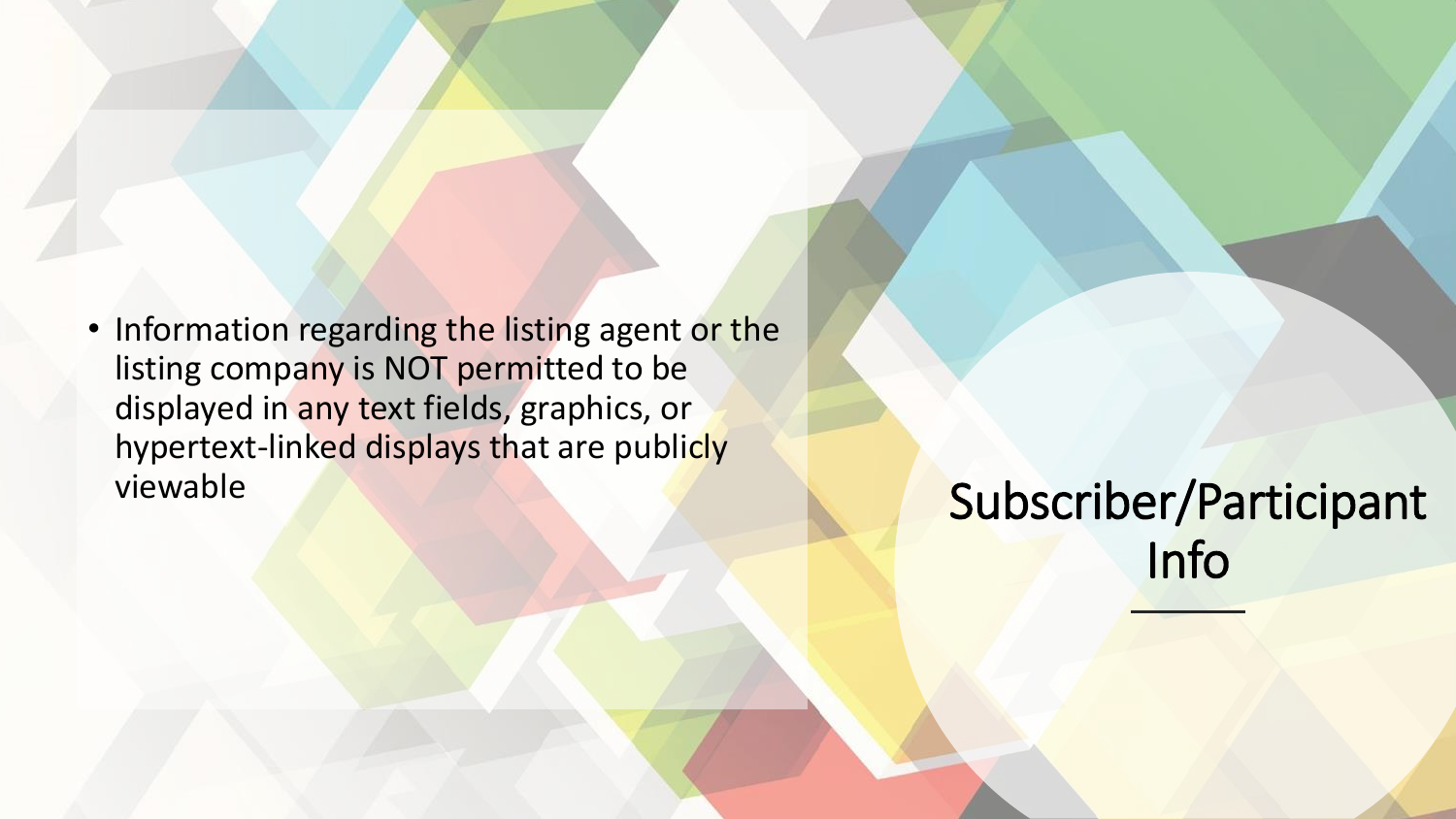- Third-party promotional or advertising information is not permitted in any text fields, system graphics, or other publicly viewable fields. This includes but is not limited to:
	- Company names
	- Logos
	- URLs
	- Trademarks
	- Trade names

## Third-Party Info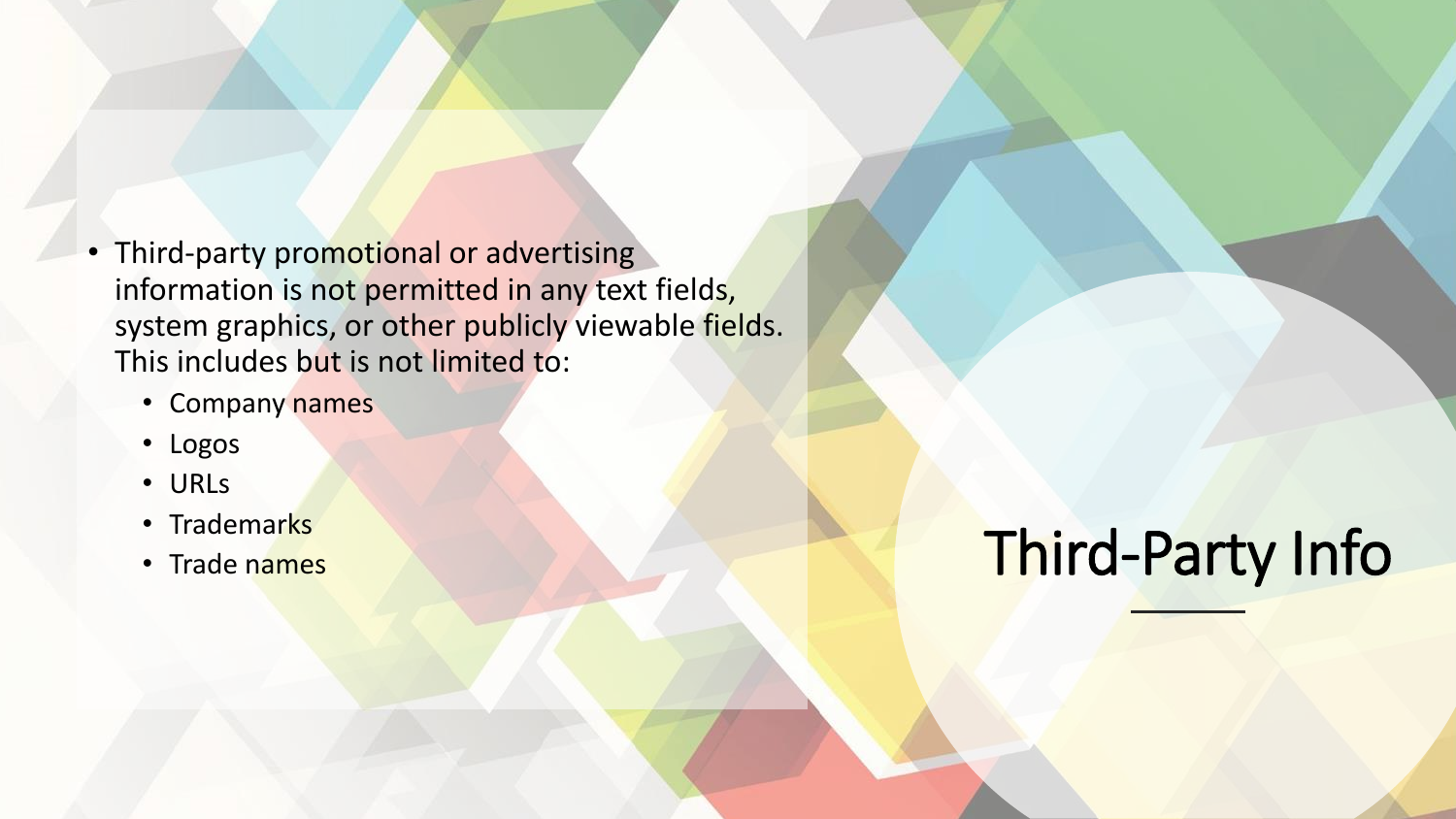- Examples of what Public Remarks can contain:
	- Carpet/decorating/repair allowance
	- Seller will pay \$\$\$ towards buyers closing costs
	- 1-year home warranty provided/included
	- 1<sup>st</sup> years HOA fees paid
	- Seller will prepay 1 year of taxes
	- Personal property that is included such as surround sound, tv, surveillance, etc.
	- Seller to finish basement with acceptable contract
	- Seller financing available
	- Rent-to-Own/Lease option available

# Public Remarks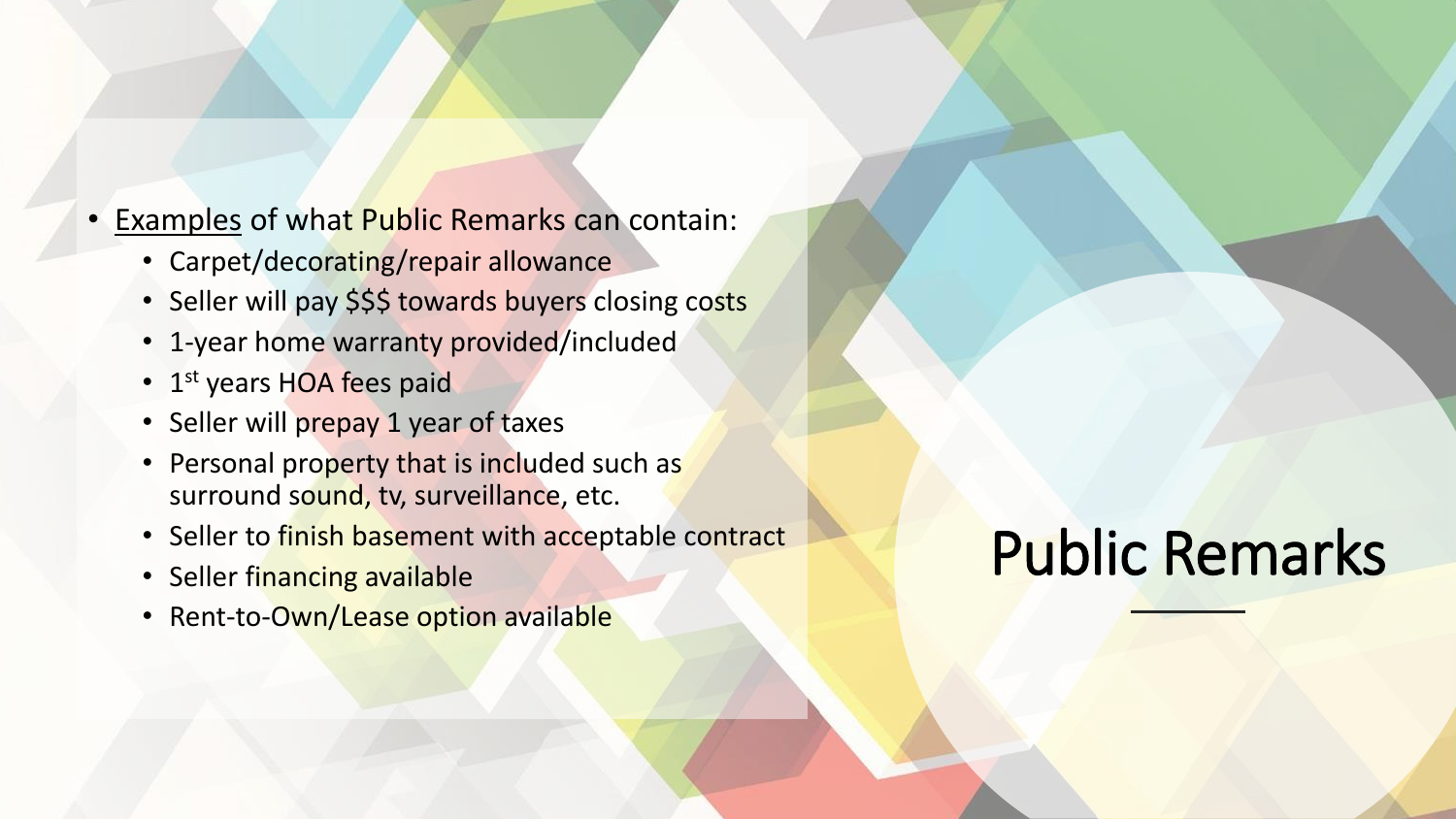- **Examples of what Public Remarks can NOT** contain:
	- Agent name or contact information
	- Reference to lender financing
	- Web address or information
	- Builder promotion "Built by best builder in town!"
	- Promotion of listing agent or brokerage
	- Reference to branded videos or virtual tours
	- "Use our preferred lender and have your closing costs paid."
	- "Free credit report and appraisal with purchase"
	- "\$5000 bonus to selling agent"

#### Public Remarks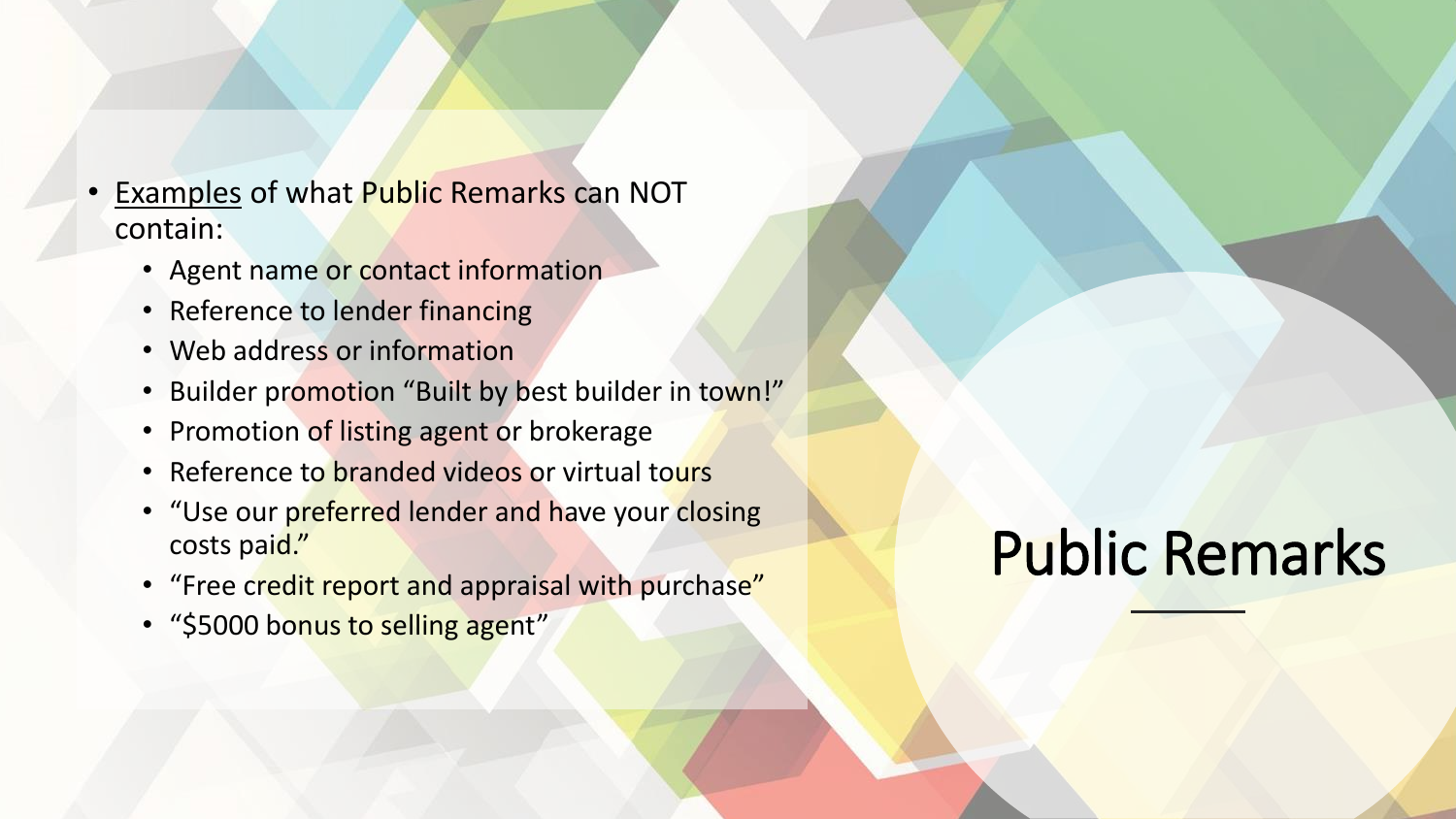- Must directly promote the property for sale and its amenities.
- All photos are automatically watermarked via Paragon.
- The photos can show a yard sign. *(but we recommend removing the yard sign prior to taking photos)*
	- The yard sign can not exceed 10% of the photograph.
	- The yard sign can not show name or contact information.
- Can not contain other text or graphics EXCEPT identifying watermarks such as:
	- Participants logo and/or name (not to exceed 10% of the photo
	- "SIMULATED"
	- "MODEL"
- You can NOT use another agents' photographs.

# Listing Photos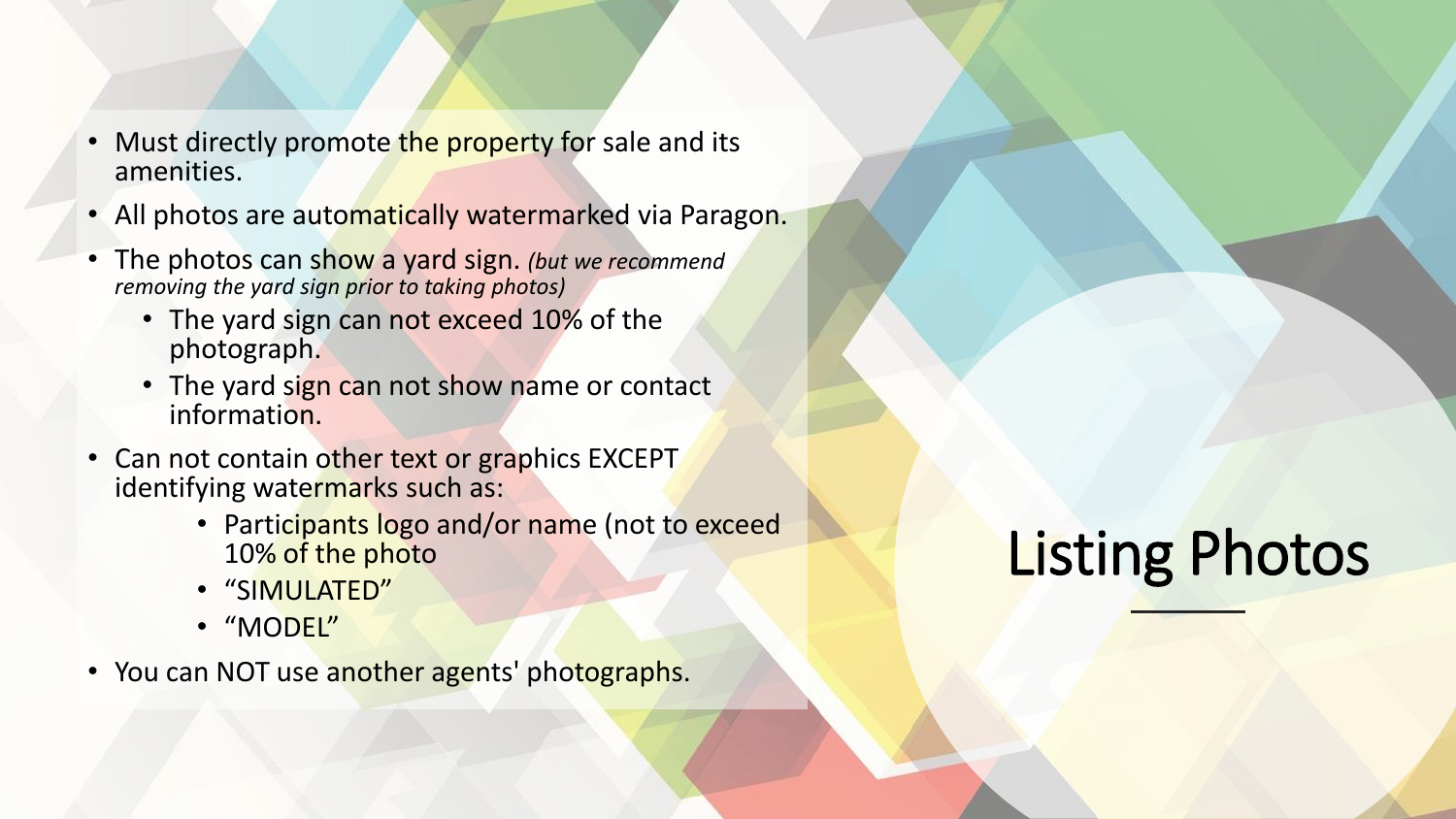- Violations can result in listings being deleted.
- Violations are assessed a fine schedule as follows and applies on a calendar year basis.
	- 1. Warning
	- 2. \$50
	- 3. \$100
	- 4. \$200
	- 5. Review by the GPRMLS Board of Directors

### Rule Violation Fines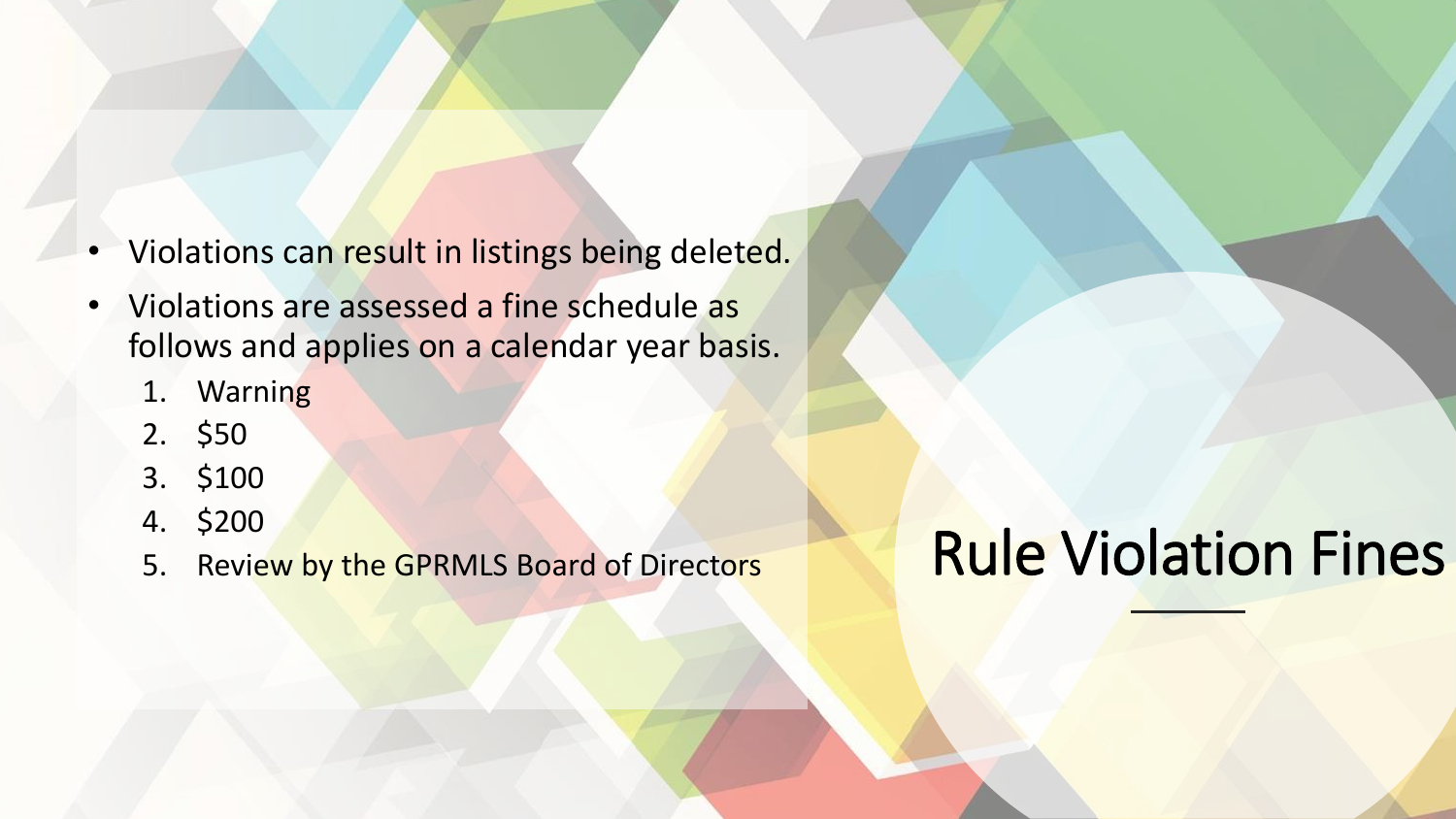Listing Submission violations have a separate fine schedule.

Failure to submit a listing or submit the listing in the proper time frame:

- 1. \$100 plus \$100/day
- 2. \$500 plus \$100/day
- 3. \$1000 plus \$100/day
- 4. Review by the GPRMLS Board of Directors

## Fine Schedule

Listing Submission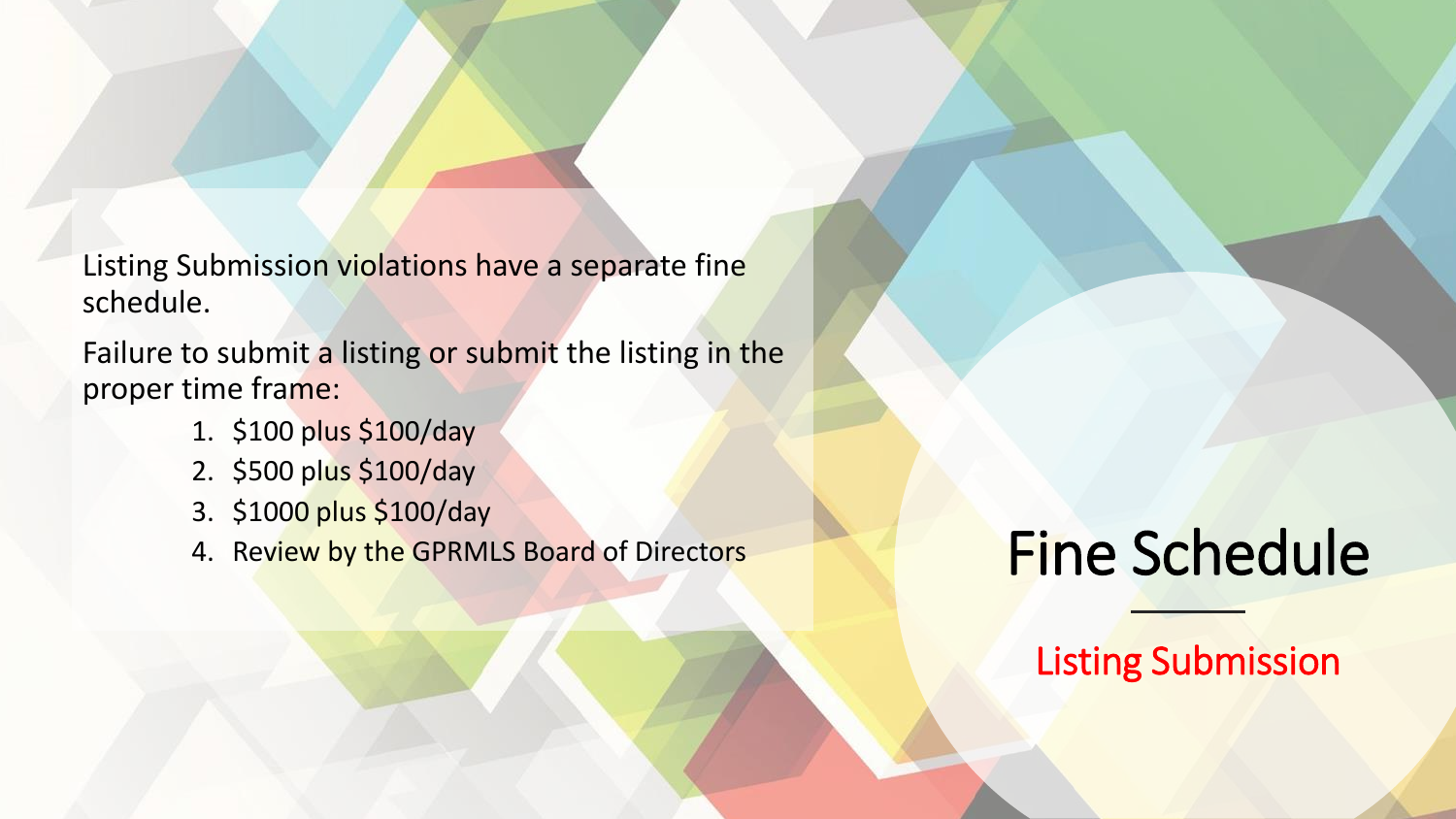Status Change violations have a separate fine schedule.

Failure to update a listing's status in the appropriate time frame:

• \$100 per violation plus \$100/day

#### Fine Schedule

Status Changes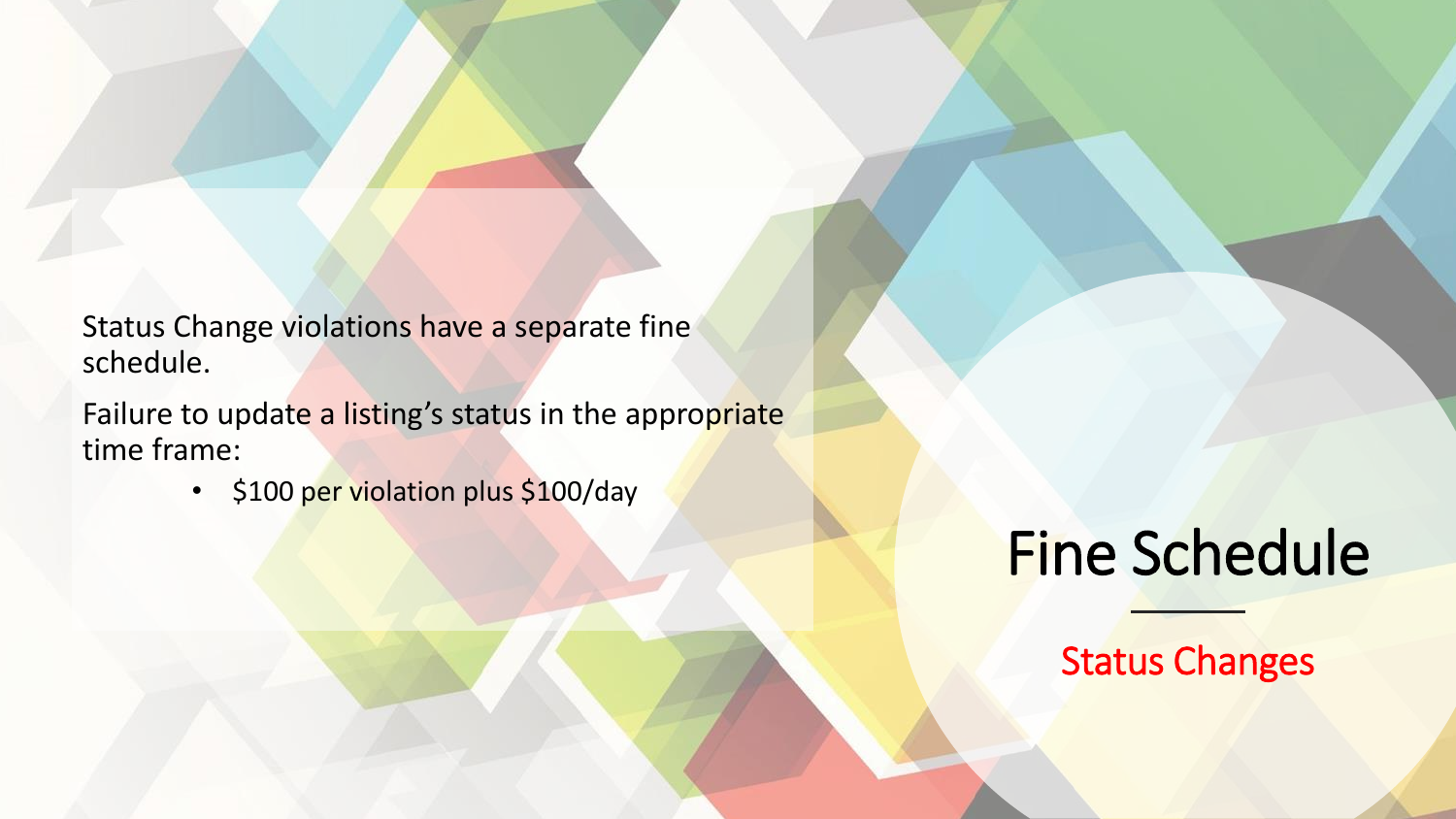- Failure to correct listing input policy violations, status changes, inaccurate data, or failing to submit required documentation within 2 days of receiving notice may result in a fine to the listing agent of \$200.00.
	- This fine is in addition to other applicable fines.

Failure to Correct Listing